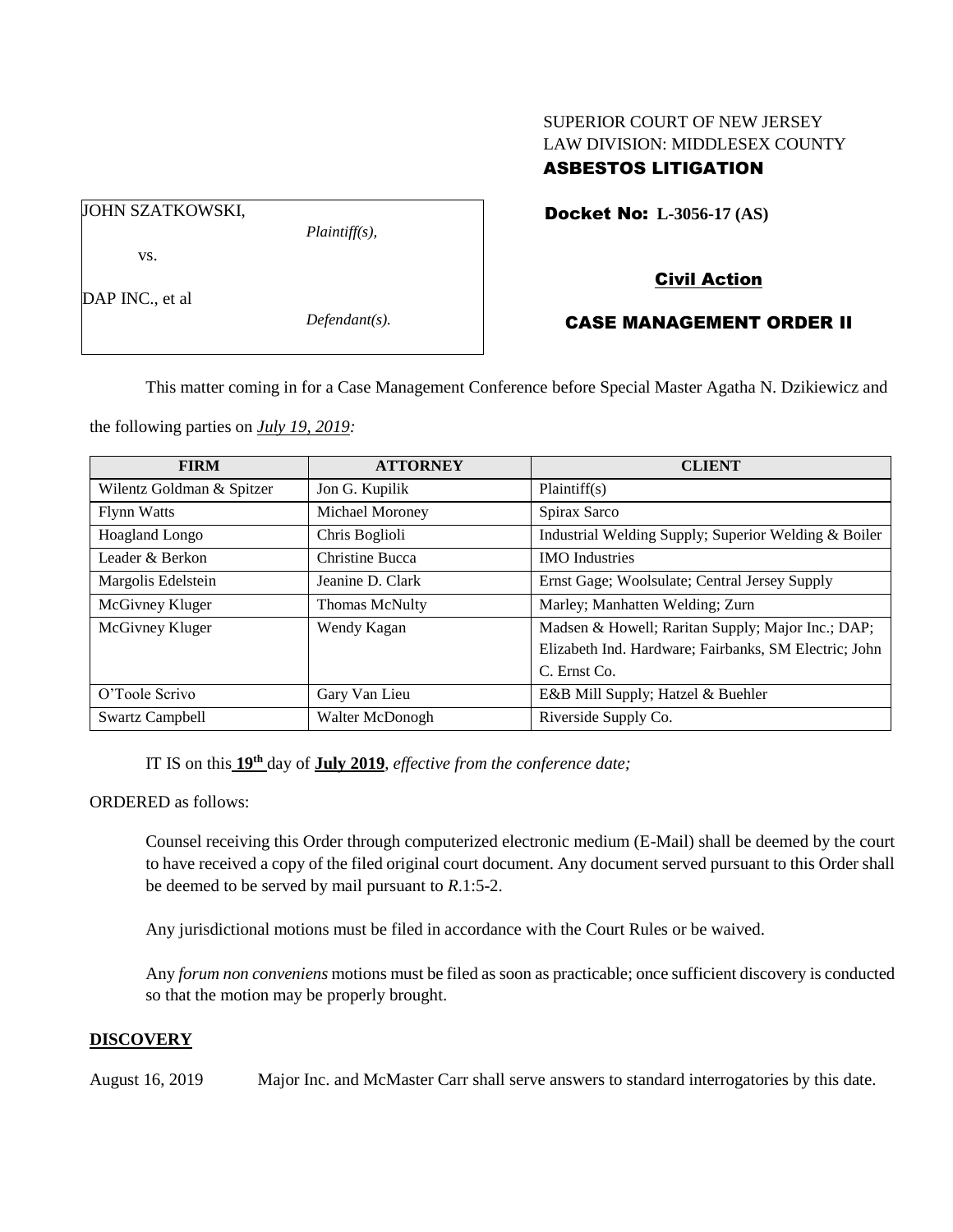| August 16, 2019 | Defendants shall serve answers to supplemental interrogatories and document requests by this<br>date. |
|-----------------|-------------------------------------------------------------------------------------------------------|
| August 16, 2019 | Plaintiff shall serve answers to supplemental interrogatories and document requests by this<br>date.  |

November 29, 2019 Depositions of corporate representatives shall be completed by this date.

#### **EARLY SETTLEMENT**

September 10, 2019 @ 10:00am Early settlement conference.

### **MEDICAL EXPERT REPORT**

- August 30, 2019 Plaintiff shall serve updated medical expert report by this date.
- March 6, 2020 Defendants shall identify its medical experts and serve medical reports, if any, by this date. In addition, defendants shall notify plaintiff's counsel (as well as all counsel of record) of a joinder in an expert medical defense by this date.

### **LIABILITY EXPERT REPORTS**

- January 17, 2020 Plaintiff shall identify its liability experts and serve liability expert reports by this date or waive any opportunity to rely on liability expert testimony.
- March 6, 2020 Defendants shall identify its liability experts and serve liability expert reports, if any, by this date or waive any opportunity to rely on liability expert testimony.

#### **ECONOMIST EXPERT REPORTS**

- January 17, 2020 Plaintiff shall identify its expert economists and serve expert economist report(s), if any, by this date or waive any opportunity to rely on economic expert testimony.
- March 6, 2020 Defendants shall identify its expert economists and serve expert economist report(s), if any, by this date or waive any opportunity to rely on economic expert testimony.

#### **EXPERT DEPOSITIONS**

April 3, 2020 Expert depositions shall be completed by this date. To the extent that plaintiff and defendant generic experts have been deposed before, the parties seeking that deposition in this case must file an application before the Special Master and demonstrate the necessity for that deposition. To the extent possible, documents requested in a deposition notice directed to an expert shall be produced three days in advance of the expert deposition. The expert shall not be required to produce documents that are readily accessible in the public domain.

 $\_$  , and the set of the set of the set of the set of the set of the set of the set of the set of the set of the set of the set of the set of the set of the set of the set of the set of the set of the set of the set of th